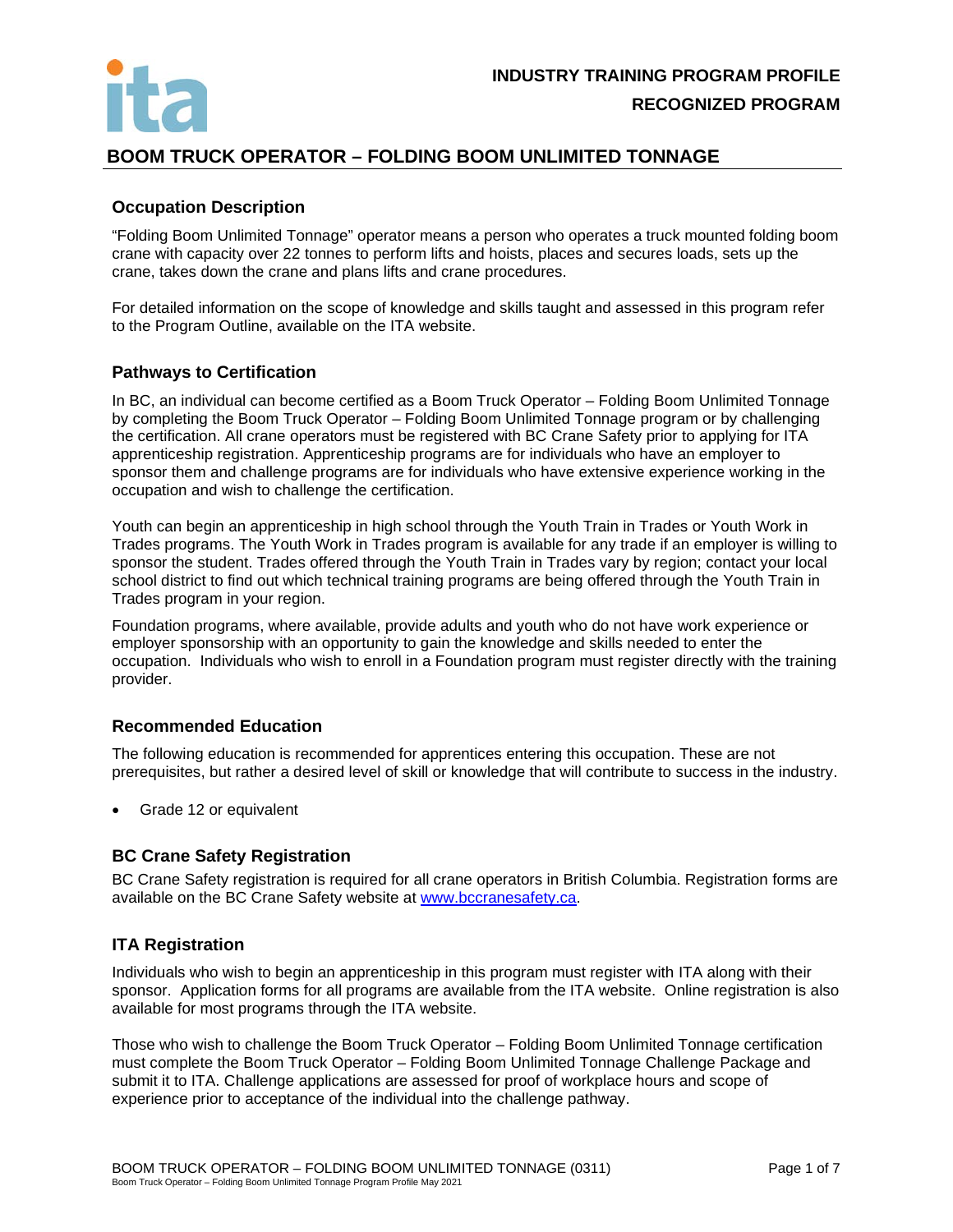

# **Apprenticeship Pathway**

This graphic provides an overview of the Boom Truck Operator – Folding Boom Unlimited Tonnage apprenticeship pathway.



† *Suggested duration based on 35-hour week*

#### CROSS-PROGRAM CREDITS

*Individuals who hold partial credit in a crane program and plan to move to an alternate crane program*



Technical Training: Level 1, including ITA Level 1 Standardized Written Exam (Crane Common Core)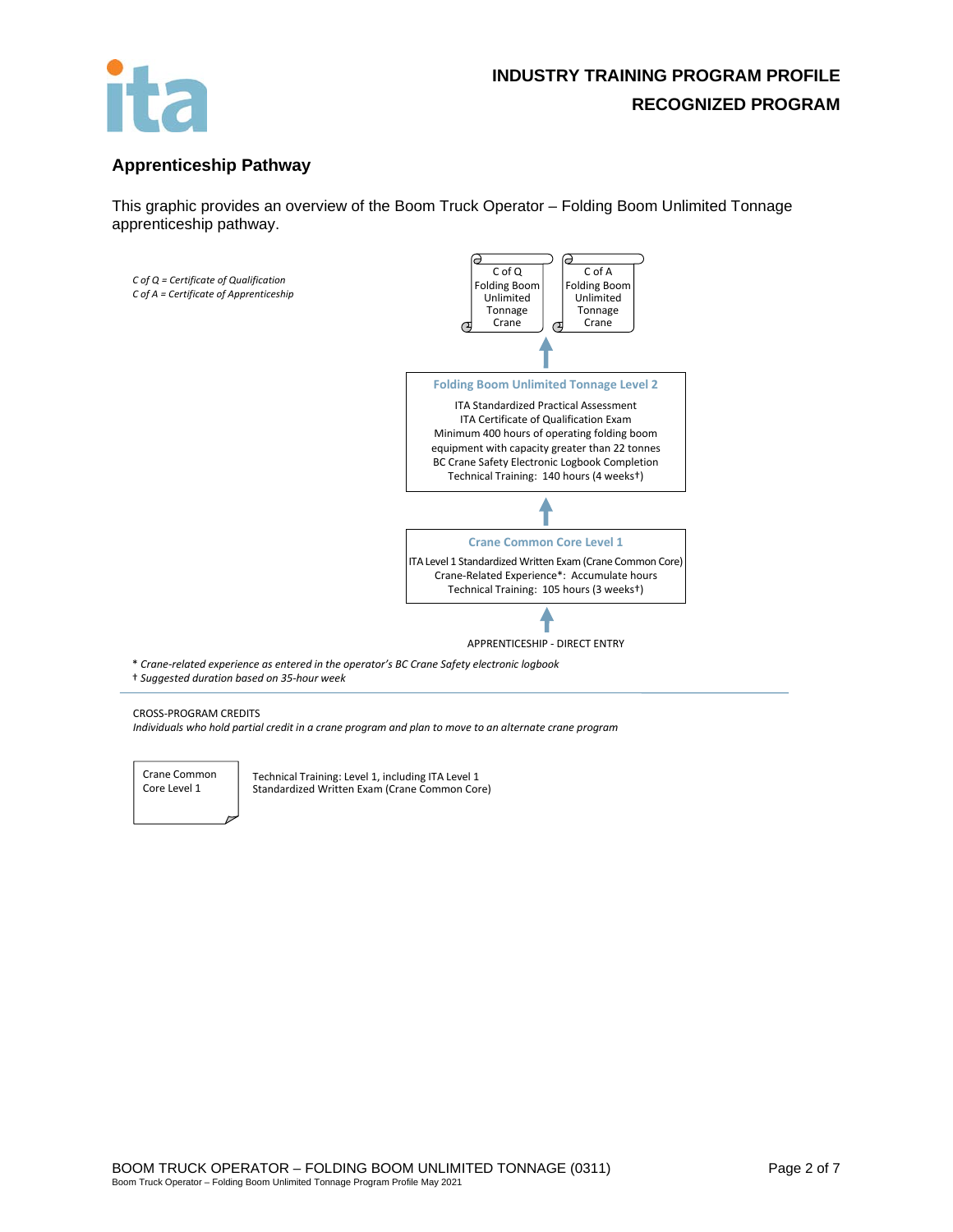

|                                       | <b>Apprenticeship Program Standards</b><br>Boom Truck Operator - Folding Boom Unlimited Tonnage - Certificate of Qualification<br>٠<br>Boom Truck Operator - Folding Boom Unlimited Tonnage - Certificate of<br>٠<br>Apprenticeship                                                                                                         |                                                                                                                                                                           |  |
|---------------------------------------|---------------------------------------------------------------------------------------------------------------------------------------------------------------------------------------------------------------------------------------------------------------------------------------------------------------------------------------------|---------------------------------------------------------------------------------------------------------------------------------------------------------------------------|--|
| <b>Credentials Awarded</b>            |                                                                                                                                                                                                                                                                                                                                             |                                                                                                                                                                           |  |
| <b>ITA Registration Prerequisites</b> | Agreement signed by the Sponsor to sponsor the apprentice<br>٠                                                                                                                                                                                                                                                                              |                                                                                                                                                                           |  |
| <b>Completion Requirements</b>        | Certification as a Boom Truck Operator - Folding Boom Unlimited Tonnage is awarded<br>upon successful completion of:                                                                                                                                                                                                                        |                                                                                                                                                                           |  |
|                                       | Requirement                                                                                                                                                                                                                                                                                                                                 | Level of Achievement Required                                                                                                                                             |  |
|                                       | <b>Technical Training</b>                                                                                                                                                                                                                                                                                                                   | Minimum 70% in each level of technical training:<br>Crane Common Core Level 1: 3 weeks*<br>٠<br>Boom Truck Operator - Folding Boom<br>Unlimited Tonnage Level 2: 4 weeks* |  |
|                                       | <b>ITA Level 1 Standardized Written</b><br>Exam (Crane Common Core)                                                                                                                                                                                                                                                                         | Minimum 70%<br>٠                                                                                                                                                          |  |
|                                       | ITA Certificate of Qualification Exam                                                                                                                                                                                                                                                                                                       | Minimum 70%<br>٠                                                                                                                                                          |  |
|                                       | <b>ITA Standardized Practical</b><br>Assessment                                                                                                                                                                                                                                                                                             | Pass<br>٠<br>Note: Successful completion of the ITA<br>Certificate of Qualification Exam is required<br>before attempting the practical assessment                        |  |
|                                       | <b>Work-Based Training</b>                                                                                                                                                                                                                                                                                                                  | Duration will vary depending upon the<br>٠<br>individual and the completion of defined<br>competencies                                                                    |  |
|                                       |                                                                                                                                                                                                                                                                                                                                             | Minimum 400 hours of operating folding<br>boom equipment with capacity greater than<br>22 tonnes                                                                          |  |
|                                       | Notification by BC Crane Safety that<br>the Sponsor(s) has recommended<br>certification of the apprentice in this<br>trade                                                                                                                                                                                                                  | Completed electronic logbook signed off by<br>٠<br>the Sponsor(s) on all competencies and<br>workplace hours                                                              |  |
|                                       | (*Assuming 35 hours in school per week)                                                                                                                                                                                                                                                                                                     |                                                                                                                                                                           |  |
| <b>Program Duration</b>               | Duration varies depending on how training is delivered and the type and number of<br>workplace hours that are accumulated.                                                                                                                                                                                                                  |                                                                                                                                                                           |  |
|                                       | The technical training requirement is typically met through block-release training (full-<br>time, at school) delivered by an ITA-approved training provider. It can also be met<br>through approved alternative training models (e.g., distance education, online, part-time)<br>and/or level challenge where these options are available. |                                                                                                                                                                           |  |
| Challenging a Level                   | this program:                                                                                                                                                                                                                                                                                                                               | The following levels of technical training can be challenged for advanced placement in                                                                                    |  |
|                                       | • Crane Common Core Level 1                                                                                                                                                                                                                                                                                                                 |                                                                                                                                                                           |  |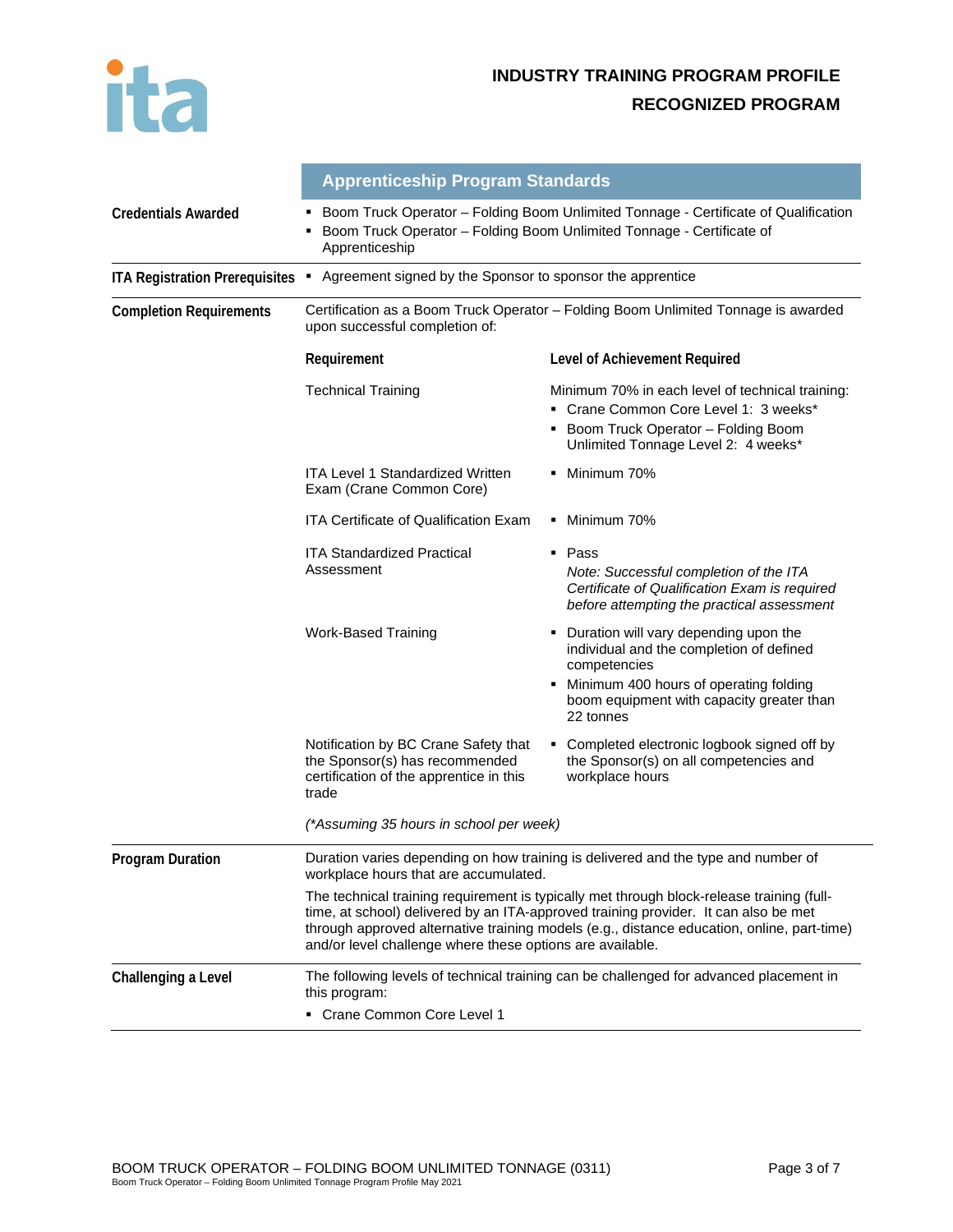

# **INDUSTRY TRAINING PROGRAM PROFILE RECOGNIZED PROGRAM**

|  | <b>Apprenticeship Program Standards</b> |
|--|-----------------------------------------|
|  |                                         |

**Cross-Program Credits** Individuals who hold partial credit in a crane program and plan to move to an alternate crane program

**Credential Credit(s) Granted**

Crane Common Core Level 1 **Technical Training: Level 1, including** ITA Level 1 Standardized Written Exam (Crane Common Core)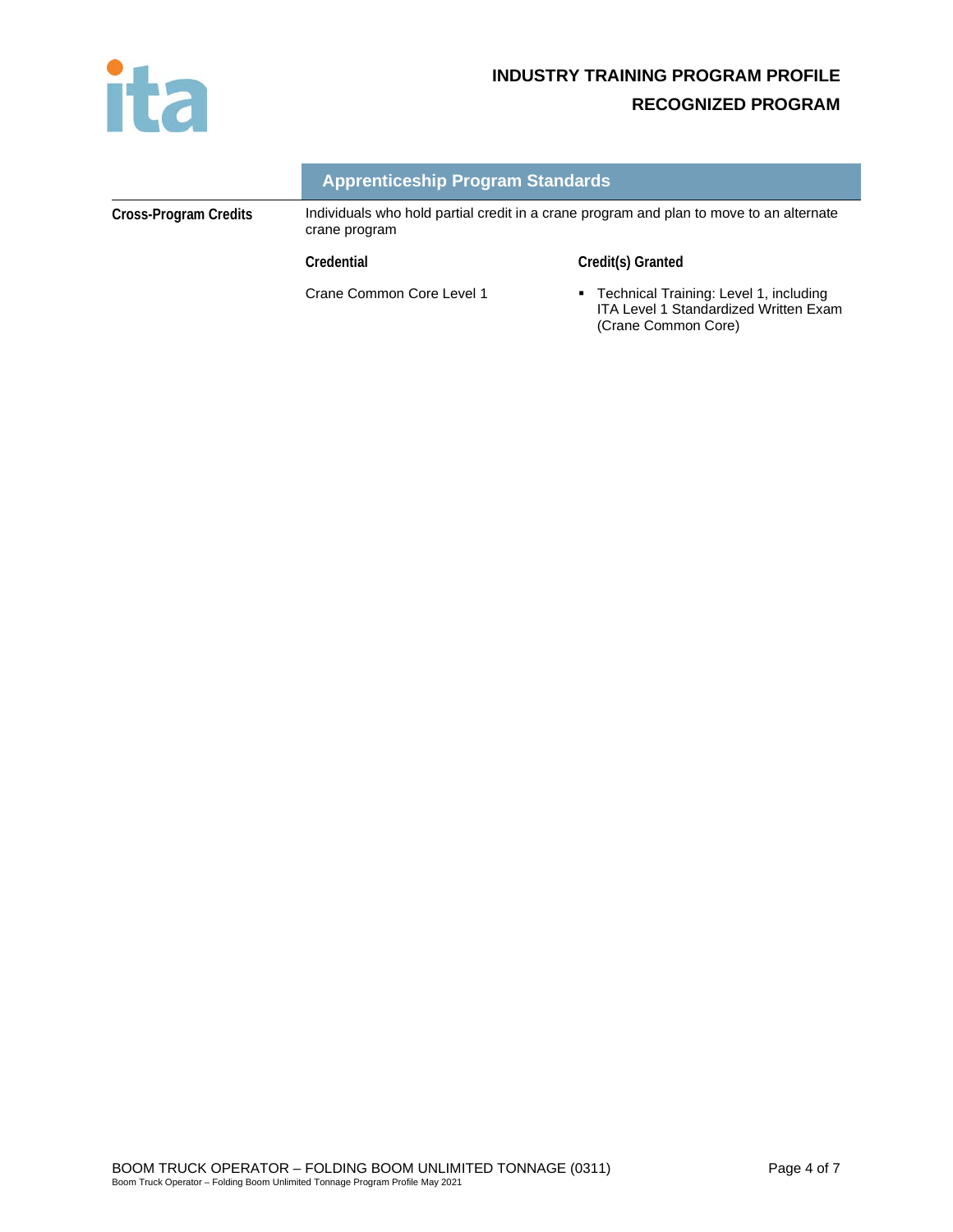

# **Challenge Pathway**

This graphic provides an overview of the Boom Truck Operator – Folding Boom Unlimited Tonnage challenge pathway.



CREDIT FOR PRIOR LEARNING

*Individuals who hold the credentials listed below are entitled to receive partial credit toward the completion requirements of this program*

*None*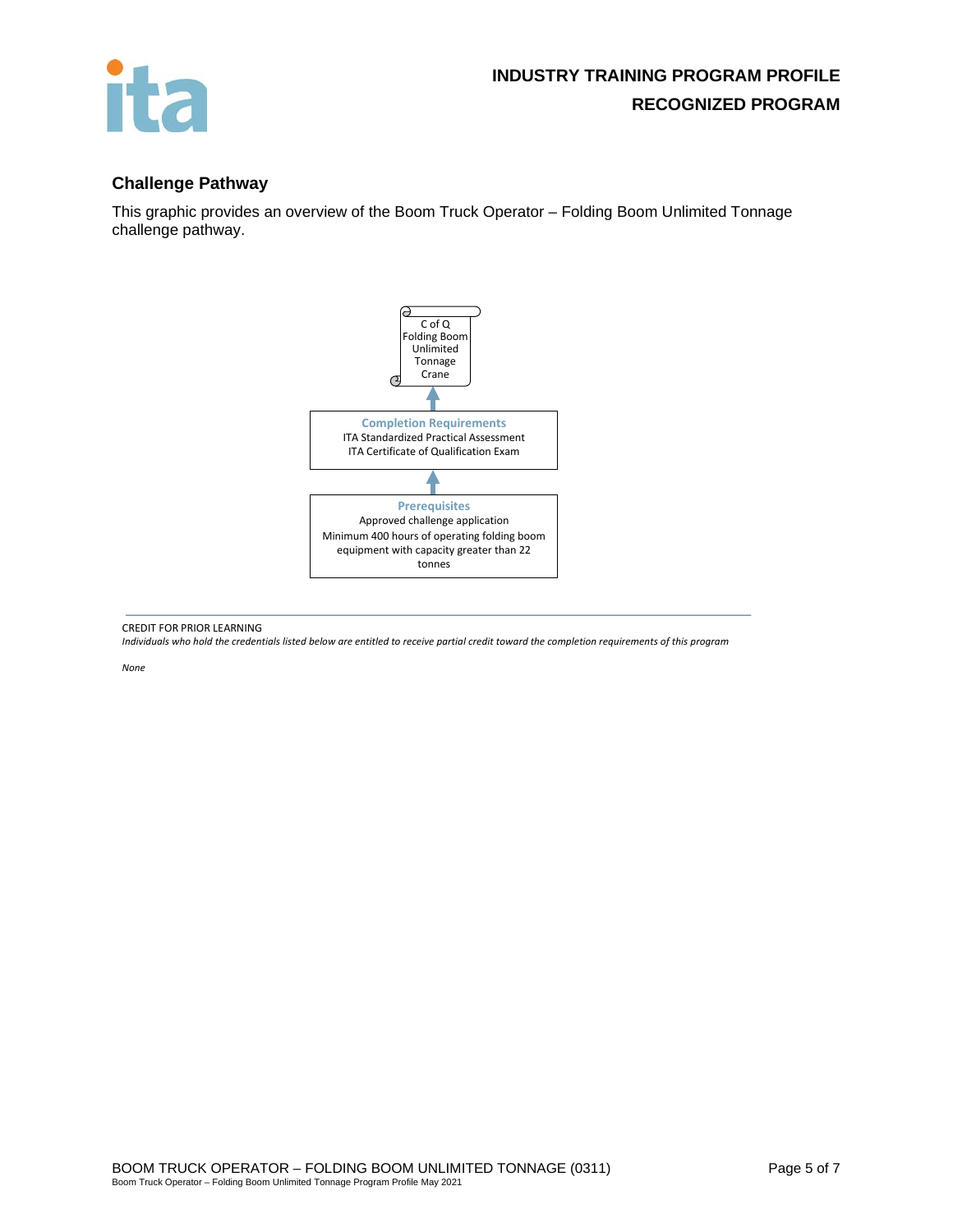

# **INDUSTRY TRAINING PROGRAM PROFILE RECOGNIZED PROGRAM**

|                                  | <b>Challenge Program Standards</b>                                                                                                                                                                                                                                                                                                                     |                                                                                                                                                      |  |
|----------------------------------|--------------------------------------------------------------------------------------------------------------------------------------------------------------------------------------------------------------------------------------------------------------------------------------------------------------------------------------------------------|------------------------------------------------------------------------------------------------------------------------------------------------------|--|
| <b>Credentials Awarded</b>       | Boom Truck Operator - Folding Boom Unlimited Tonnage - Certificate of<br>٠<br>Qualification                                                                                                                                                                                                                                                            |                                                                                                                                                      |  |
|                                  | ITA Registration Prerequisites An approved Challenge Application, which includes:<br>Documented evidence of achievement of the competencies listed in the ITA Boom<br>٠<br>Truck Operator - Folding Boom Unlimited Tonnage Challenge Application<br>Minimum 400 hours of operating folding boom equipment with capacity greater than<br>٠<br>22 tonnes |                                                                                                                                                      |  |
| <b>Credit for Prior Learning</b> | Individuals who hold the credentials listed below are considered to have met, or partially<br>met, the prerequisites for challenging this program:                                                                                                                                                                                                     |                                                                                                                                                      |  |
|                                  | Credential                                                                                                                                                                                                                                                                                                                                             | Credit(s) Granted                                                                                                                                    |  |
|                                  | None                                                                                                                                                                                                                                                                                                                                                   | • None                                                                                                                                               |  |
| <b>Completion Requirements</b>   | Certification as a Boom Truck Operator - Folding Boom Unlimited Tonnage is<br>٠<br>awarded upon successful completion of:                                                                                                                                                                                                                              |                                                                                                                                                      |  |
|                                  | Requirement                                                                                                                                                                                                                                                                                                                                            | Level of Achievement Required                                                                                                                        |  |
|                                  | <b>ITA Certificate of Qualification Exam</b>                                                                                                                                                                                                                                                                                                           | Minimum 70%                                                                                                                                          |  |
|                                  | <b>ITA Standardized Practical Assessment</b>                                                                                                                                                                                                                                                                                                           | ■ Pass<br>• Note: Successful completion of the<br>ITA Certificate of Qualification Exam<br>is required before attempting the<br>practical assessment |  |